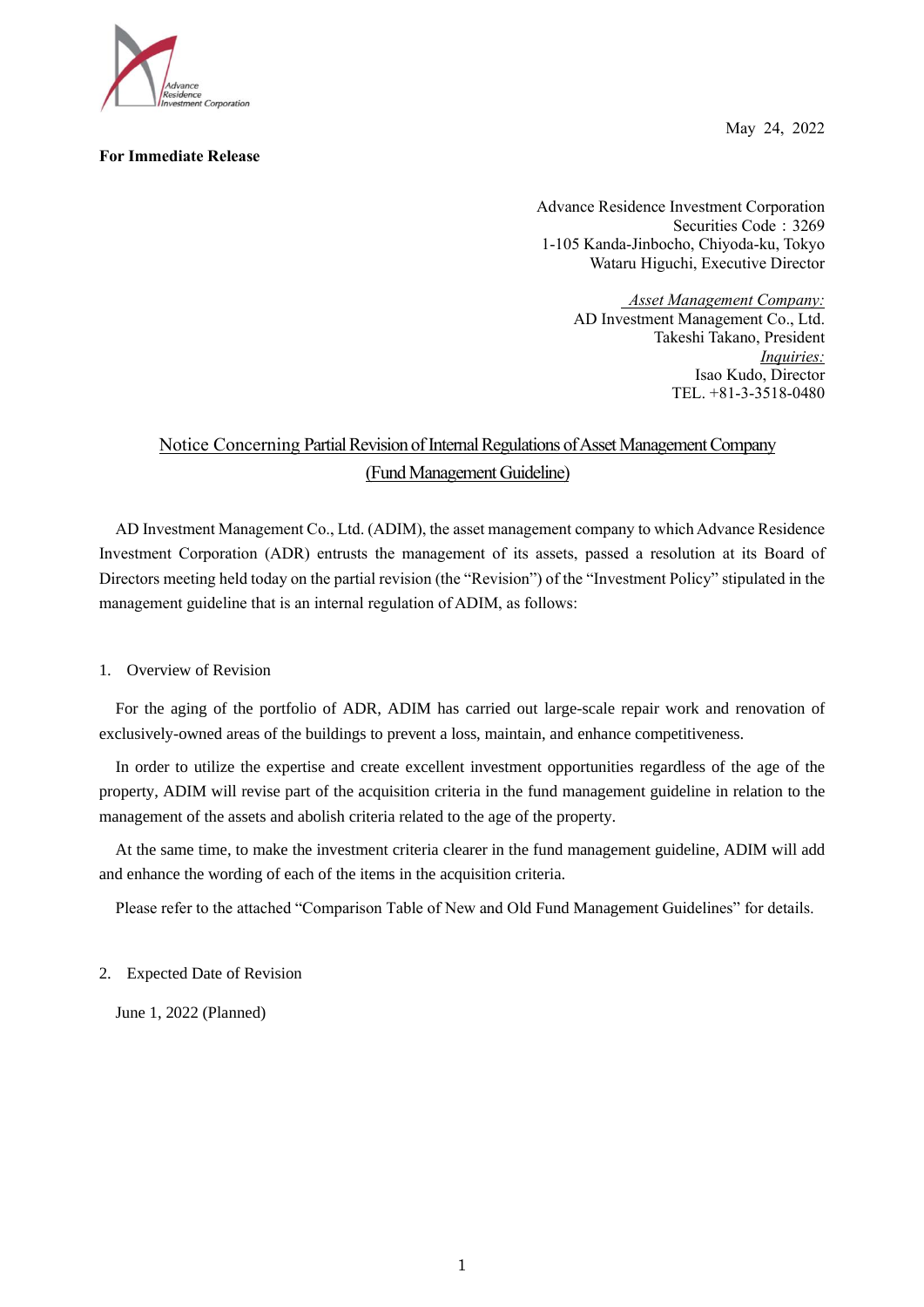

3. Future Prospect

The Revision will not affect business performance of ADR.

## 4. Other

Accompanying the Revision and pursuant to stipulations in the Financial Instruments and Exchange Act, ADR will submit an extraordinary report to the Commissioner of Kanto Finance Bureau dated June 1, 2022.

\* Home page of ADR[: https://www.adr-reit.com/en/](https://www.adr-reit.com/en/)

**About Advance Residence Investment Corporation**

Advance Residence Investment Corporation is the largest residential J-REIT, investing in over 270 rental apartments located mostly in<br>central Tokyo and in other major cities throughout Japan (AUM over 460 billion yen). ADR the long-term and can be considered as a defensive J-REIT, on back of the stable income from residential assets and with the largest dividend reserve among J-REITs.

ADR's website: <https://www.adr-reit.com/en/>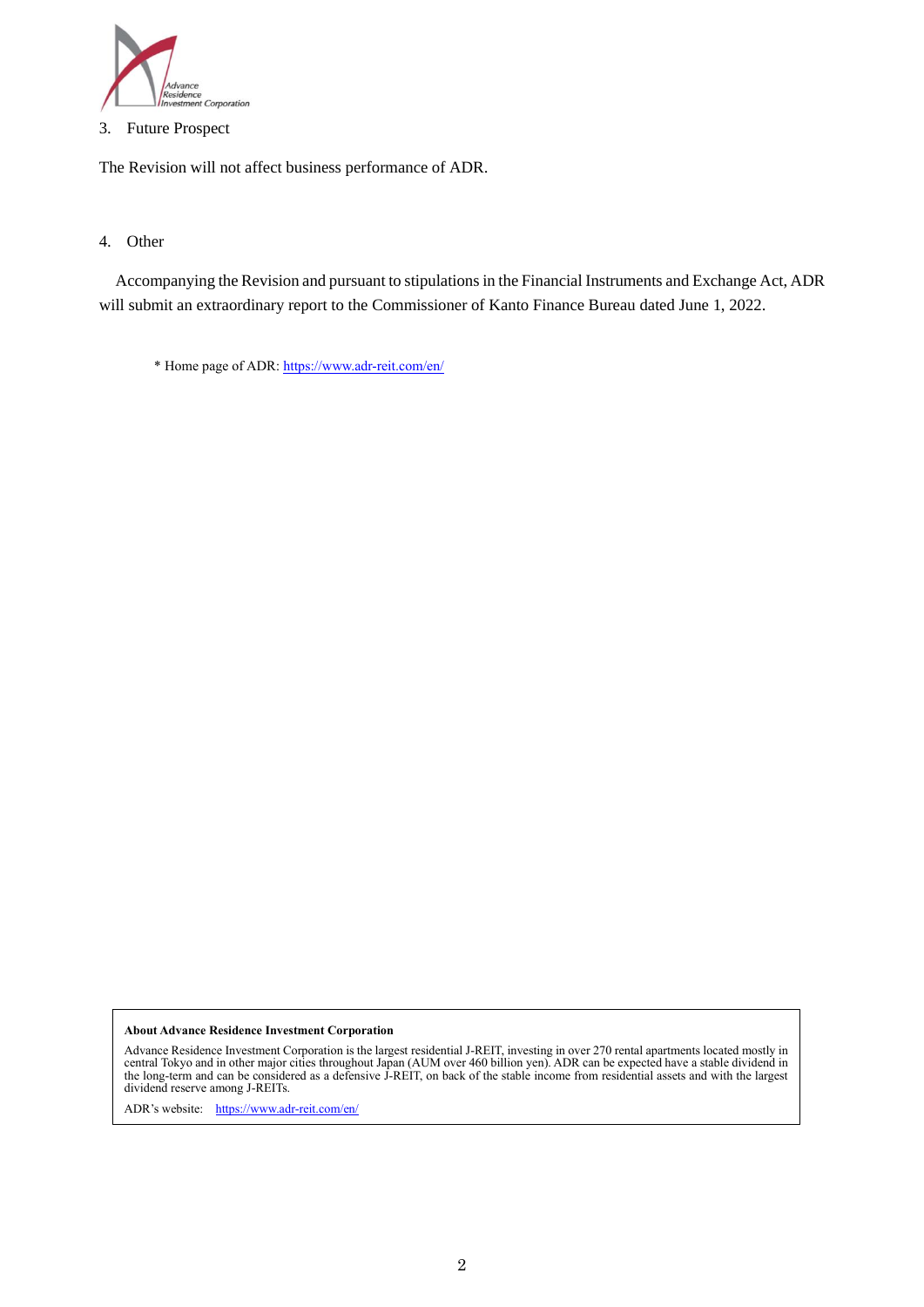

[Attachment]

## Comparison Table of New and Old Management Guidelines

(Note) Only items with revisions are listed. Other rules that will remain unchanged are omitted. The revised portions are underlined.

| Section 2: Investment Policy<br>Section 2: Investment Policy                                                           | Old (Before Revision)          | New (After Revision)                                             |
|------------------------------------------------------------------------------------------------------------------------|--------------------------------|------------------------------------------------------------------|
|                                                                                                                        |                                |                                                                  |
|                                                                                                                        | Article 3: Investment Criteria | Article 3: Investment Criteria                                   |
| Paragraph 2: Acquisition Criteria:<br>Paragraph 2: Acquisition Criteria:                                               |                                |                                                                  |
| 1) Age of Property<br>1) Age of Property                                                                               |                                |                                                                  |
| The age of the property shall, in principle, be 15 years or<br>There shall be no criteria for the age of the property. |                                |                                                                  |
| less at the time of acquisition.                                                                                       |                                |                                                                  |
| 2) Location<br>2) Location                                                                                             |                                |                                                                  |
| The characteristics of the region and property, together with                                                          |                                | The characteristics of the region and property, together with    |
| the following subitems, will be considered comprehensively to                                                          |                                | the following subitems, will be considered comprehensively to    |
| determine the acquisition. Each of the subitems, however, will                                                         |                                | determine the acquisition. Each of the subitems, however, will   |
| be treated as an element for the purpose of criteria for                                                               |                                | be treated as an element for the purpose of criteria for         |
| acceptable transactions stipulated in the management                                                                   |                                | acceptable transactions stipulated in the management             |
| guideline.<br>guideline.                                                                                               |                                |                                                                  |
| a) Good or poor accessibility of the nearest station to the                                                            |                                | a) Accessibility from the nearest station to the inner-city      |
| area or central terminal station.<br>inner-city area or central terminal station.                                      |                                |                                                                  |
| b) Distance from the nearest station.<br>b) Distance from the nearest station.                                         |                                |                                                                  |
| (As a guideline, the distance shall be a 10-minute walk or                                                             |                                | (As a guideline, the distance shall be a 10-minute walk or       |
| shorter for single/compact types and a 15-minute walk or                                                               |                                | shorter for single/compact types and a 15-minute walk or         |
| shorter for family/large types.)                                                                                       |                                | shorter for family/large types. For a property with a plurality  |
|                                                                                                                        |                                | of unit types, the criteria applicable to the unit type that     |
| accounts for over 50% of the units.)                                                                                   |                                |                                                                  |
| 3) Structure<br>3) Structure                                                                                           |                                |                                                                  |
| The property shall, in principle, be of a reinforced concrete                                                          |                                | The property shall, in principle, be of a reinforced concrete    |
| (RC) structure or a steel-reinforced concrete (SRC) structure                                                          |                                | (RC) structure or a steel-reinforced concrete (SRC) structure.   |
| and meet the new seismic standards (seismic standards                                                                  |                                | However, regardless of the type of the structure, the property   |
| applicable to buildings, etc. pursuant to the Building Standards                                                       |                                | is limited to one that meets the new seismic standards (seismic  |
| Act (Act No. 201 of 1950, including revisions thereafter)                                                              |                                | standards applicable to buildings, etc. pursuant to the Building |
| revised in 1981. The same applies hereinafter.), or a                                                                  |                                | Standards Act (Act No. 201 of 1950, including revisions          |
| comparable property.                                                                                                   |                                | thereafter) revised in 1981. The same applies hereinafter.), or  |
| a comparable property.                                                                                                 |                                |                                                                  |
| 5) Form of Rights<br>5) Form of Rights                                                                                 |                                |                                                                  |
| b) Co-owned Property<br>b) Co-owned Property                                                                           |                                |                                                                  |
| Acquisition of the property shall be determined on an                                                                  |                                | The property may, in principle, be acquired. Specifically,       |
| individual basis, with attributes of other co-owners,                                                                  |                                | acquisition of the property shall be determined on an            |
| credibility, and other factors in a comprehensive manner,                                                              |                                | individual basis, with attributes of other co-owners,            |
| assuming that the freedom of administration and disposal is                                                            |                                | credibility, and other factors in a comprehensive manner,        |
| ensured.                                                                                                               |                                | assuming that the freedom of administration and disposal is      |
| ensured.                                                                                                               |                                |                                                                  |